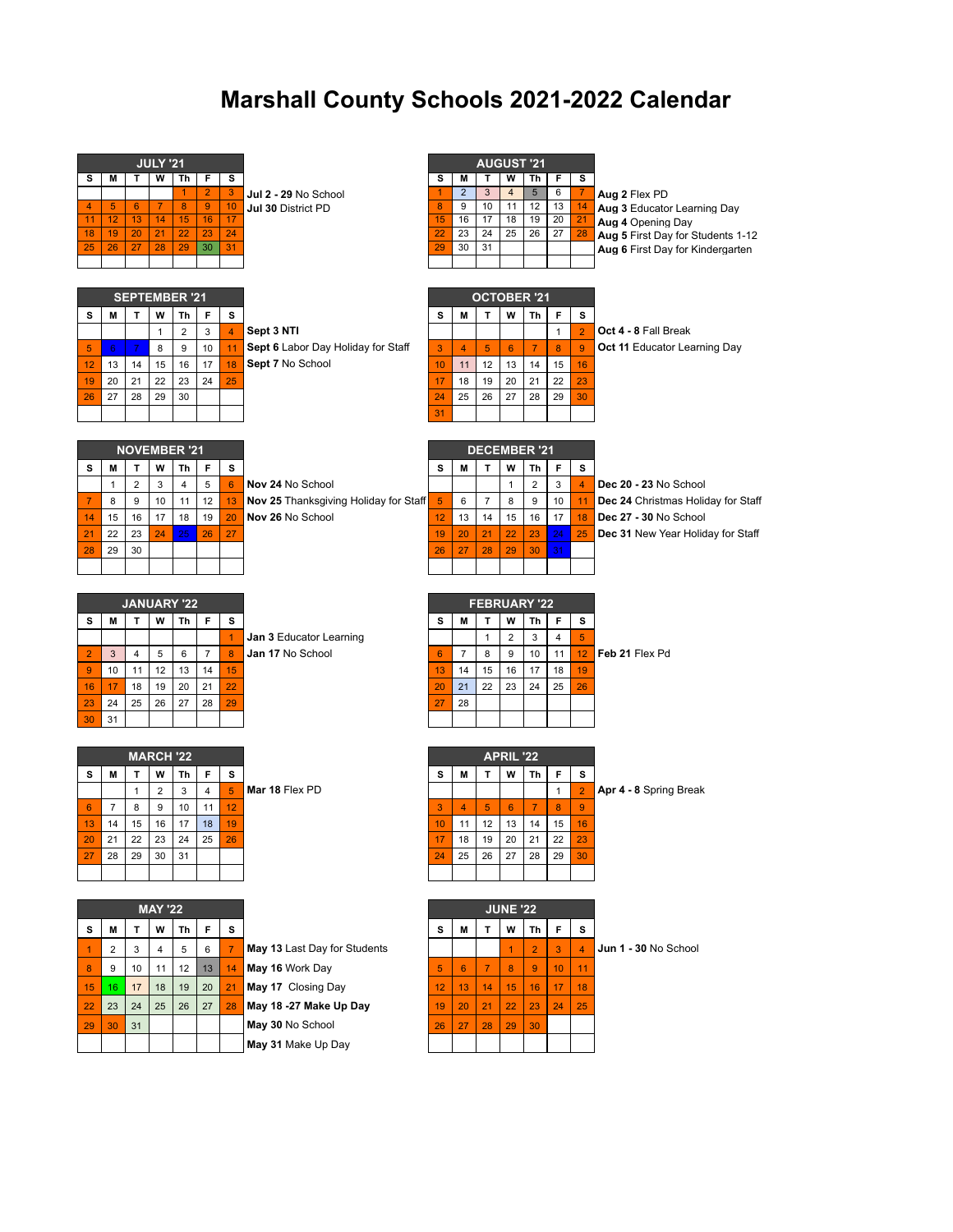## **Marshall County Schools 2021-2022 Calendar**

|                |    |                 | <b>JULY '21</b> |    |                |    |
|----------------|----|-----------------|-----------------|----|----------------|----|
| S              | M  | T               | W               | Th | F              | s  |
|                |    |                 |                 | 1  | $\overline{2}$ | 3  |
| $\overline{4}$ | 5  | $6\phantom{1}6$ | $\overline{7}$  | 8  | 9              | 10 |
| 11             | 12 | 13              | 14              | 15 | 16             | 17 |
| 18             | 19 | 20              | 21              | 22 | 23             | 24 |
| 25             | 26 | 27              | 28              | 29 | 30             | 31 |
|                |    |                 |                 |    |                |    |

|    |    |    | <b>JULY '21</b> |                 |                |    |    |                |    | <b>AUGUST '21</b> |    |    |                |    |    |                          |    | <b>SEPTEMBER '21</b> |    |                 |
|----|----|----|-----------------|-----------------|----------------|----|----|----------------|----|-------------------|----|----|----------------|----|----|--------------------------|----|----------------------|----|-----------------|
|    |    |    |                 |                 |                |    |    |                |    |                   |    |    |                |    |    |                          |    |                      |    |                 |
| s  | м  |    | W               | Τh              | F              | s  | s  | M              |    | W                 | Th | F  | s              | S  | М  | т                        | W  | Th                   | F  | <b>S</b>        |
|    |    |    |                 |                 | $\overline{2}$ | 3  | 1  | $\overline{2}$ | 3  | 4                 | 5  | 6  | $\overline{7}$ |    |    |                          |    | 2                    | 3  | $\overline{4}$  |
| 4  | 5  | 6  | $\overline{7}$  | 8               | 9              | 10 | 8  | 9              | 10 | 11                | 12 | 13 | 14             | 5  | 6  | $\overline{\phantom{a}}$ | 8  | 9                    | 10 | 11              |
| 11 | 12 | 13 | 14              | $\overline{15}$ | 16             | 17 | 15 | 16             | 17 | 18                | 19 | 20 | 21             | 12 | 13 | 14                       | 15 | 16                   | 17 | $\overline{18}$ |
| 18 | 19 | 20 | 21              | 22              | 23             | 24 | 22 | 23             | 24 | 25                | 26 | 27 | 28             | 19 | 20 | 21                       | 22 | 23                   | 24 | 25              |
| 25 | 26 | 27 | 28              | 29              | 30             | 31 | 29 | 30             | 31 |                   |    |    |                | 26 | 27 | 28                       | 29 | 30                   |    |                 |
|    |    |    |                 |                 |                |    |    |                |    |                   |    |    |                |    |    |                          |    |                      |    |                 |
|    |    |    |                 |                 |                |    |    |                |    |                   |    |    |                |    |    |                          |    |                      |    |                 |

|    |    |                |    | <b>SEPTEMBER '21</b> |    |                |
|----|----|----------------|----|----------------------|----|----------------|
| s  | M  | т              | W  | Th                   | F  | S              |
|    |    |                | 1  | $\overline{2}$       | 3  | $\overline{4}$ |
| 5  | 6  | $\overline{7}$ | 8  | 9                    | 10 | 11             |
| 12 | 13 | 14             | 15 | 16                   | 17 | 18             |
| 19 | 20 | 21             | 22 | 23                   | 24 | 25             |
| 26 | 27 | 28             | 29 | 30                   |    |                |
|    |    |                |    |                      |    |                |

|    |                |    | <b>OCTOBER '21</b> |                |    |                |
|----|----------------|----|--------------------|----------------|----|----------------|
| S  | M              | T  | W                  | Th             | F  | s              |
|    |                |    |                    |                | 1  | $\overline{2}$ |
| 3  | $\overline{4}$ | 5  | 6                  | $\overline{7}$ | 8  | 9              |
| 10 | 11             | 12 | 13                 | 14             | 15 | 16             |
| 17 | 18             | 19 | 20                 | 21             | 22 | 23             |
| 24 | 25             | 26 | 27                 | 28             | 29 | 30             |
| 31 |                |    |                    |                |    |                |

|    |    |    | <b>OCTOBER '21</b> |                |    |                |          |    |            | <b>NOVEMBER '21</b> |    |    |    |    |    | <b>DECEMBER '21</b> |    |    |    |                 |
|----|----|----|--------------------|----------------|----|----------------|----------|----|------------|---------------------|----|----|----|----|----|---------------------|----|----|----|-----------------|
| s  | м  |    | W                  | Τh             | F  | s              | <b>S</b> | M  |            | W                   | Τh | F  | s  | s  | М  | ┳                   | W  | Τh | F  | s               |
|    |    |    |                    |                |    | $\overline{2}$ |          |    | $\sqrt{2}$ | 3                   | 4  | 5  | 6  |    |    |                     |    | 2  | 3  | $\overline{4}$  |
| 3  | 4  | 5  | 6                  | $\overline{7}$ | 8  | 9              | ⇁        | 8  | 9          | 10                  | 11 | 12 | 13 | 5  | 6  | –                   | 8  | 9  | 10 | $\overline{11}$ |
| 10 | 11 | 12 | 13                 | 14             | 15 | 16             | 14       | 15 | 16         | 17                  | 18 | 19 | 20 | 12 | 13 | 14                  | 15 | 16 | 17 | $\overline{18}$ |
| 17 | 18 | 19 | 20                 | 21             | 22 | 23             | 21       | 22 | 23         | 24                  | 25 | 26 | 27 | 19 | 20 | 21                  | 22 | 23 | 24 | 25              |
| 24 | 25 | 26 | 27                 | 28             | 29 | 30             | 28       | 29 | 30         |                     |    |    |    | 26 | 27 | 28                  | 29 | 30 | 31 |                 |
| 31 |    |    |                    |                |    |                |          |    |            |                     |    |    |    |    |    |                     |    |    |    |                 |

|    |    |                |    | <b>DECEMBER '21</b> |    |                |
|----|----|----------------|----|---------------------|----|----------------|
| S  | M  | T              | W  | Th                  | F  | s              |
|    |    |                | 1  | $\overline{2}$      | 3  | $\overline{4}$ |
| 5  | 6  | $\overline{7}$ | 8  | 9                   | 10 | 11             |
| 12 | 13 | 14             | 15 | 16                  | 17 | 18             |
| 19 | 20 | 21             | 22 | 23                  | 24 | 25             |
| 26 | 27 | 28             | 29 | 30                  | 31 |                |
|    |    |                |    |                     |    |                |

|                |              |                | <b>JANUARY '22</b> |    |                |    |
|----------------|--------------|----------------|--------------------|----|----------------|----|
| S              | M            | T              | W                  | Th | F              | s  |
|                |              |                |                    |    |                | 1  |
| $\overline{2}$ | $\mathbf{3}$ | $\overline{4}$ | 5                  | 6  | $\overline{7}$ | 8  |
| 9              | 10           | 11             | 12                 | 13 | 14             | 15 |
| 16             | 17           | 18             | 19                 | 20 | 21             | 22 |
| 23             | 24           | 25             | 26                 | 27 | 28             | 29 |
| 30             | 31           |                |                    |    |                |    |

|                |    |    | <b>JANUARY '22</b> |    |    |    |    |                        |    |    | <b>FEBRUARY '22</b> |    |    |  |    |    |    | <b>MARCH '22</b> |    |    |                 |
|----------------|----|----|--------------------|----|----|----|----|------------------------|----|----|---------------------|----|----|--|----|----|----|------------------|----|----|-----------------|
| s              | м  |    | W                  | Τh | F  | s  | s  | M<br>W<br>Th<br>Е<br>s |    |    |                     |    |    |  |    | м  | T  | W                | Τh | F  | <b>s</b>        |
|                |    |    |                    |    |    | и  |    |                        |    | 2  | 3                   | 4  | 5  |  |    |    |    | $\sim$<br>∠      | 3  | 4  | 5               |
| $\overline{2}$ | 3  | 4  | 5                  | 6  |    | 8  | 6  | ⇁                      | 8  | 9  | 10                  | 11 | 12 |  | 6  |    | 8  | 9                | 10 | 11 | 12 <sup>2</sup> |
| 9              | 10 | 11 | 12                 | 13 | 14 | 15 | 13 | 14                     | 15 | 16 | 17                  | 18 | 19 |  | 13 | 14 | 15 | 16               | 17 | 18 | 19              |
| 16             | 17 | 18 | 19                 | 20 | 21 | 22 | 20 | 21                     | 22 | 23 | 24                  | 25 | 26 |  | 20 | 21 | 22 | 23               | 24 | 25 | 26              |
| 23             | 24 | 25 | 26                 | 27 | 28 | 29 | 27 | 28                     |    |    |                     |    |    |  | 27 | 28 | 29 | 30               | 31 |    |                 |
| 30             | 31 |    |                    |    |    |    |    |                        |    |    |                     |    |    |  |    |    |    |                  |    |    |                 |

|                 |                |    | <b>MARCH '22</b> |    |                |                |
|-----------------|----------------|----|------------------|----|----------------|----------------|
| S               | M              | т  | Th               | F  | s              |                |
|                 |                | 1  | $\overline{2}$   | 3  | $\overline{4}$ | $\overline{5}$ |
| $6\phantom{1}6$ | $\overline{7}$ | 8  | 9                | 10 | 11             | 12             |
| 13              | 14             | 15 | 16               | 17 | 18             | 19             |
| 20              | 21             | 22 | 23               | 24 | 25             | 26             |
| 27              | 28             | 29 | 30               | 31 |                |                |
|                 |                |    |                  |    |                |                |

|    |                |    | <b>APRIL '22</b> |                |    |                |
|----|----------------|----|------------------|----------------|----|----------------|
| S  | M              | T  | F                | S              |    |                |
|    |                |    |                  |                | 1  | $\overline{2}$ |
| 3  | $\overline{4}$ | 5  | 6                | $\overline{7}$ | 8  | 9              |
| 10 | 11             | 12 | 13               | 14             | 15 | 16             |
| 17 | 18             | 19 | 20               | 21             | 22 | 23             |
| 24 | 25<br>26       |    | 27               | 28             | 29 | 30             |
|    |                |    |                  |                |    |                |



|    |                |    | <b>APRIL '22</b> |                |    |                |    |                |    | <b>MAY '22</b> |    |    |                 |                 |    |                | <b>JUNE '22</b> |                |    |                |
|----|----------------|----|------------------|----------------|----|----------------|----|----------------|----|----------------|----|----|-----------------|-----------------|----|----------------|-----------------|----------------|----|----------------|
| s  | М              |    | W                | Th             | F  | s              | s  | M              |    | W              | Th | F  | s               | s               | м  | т              | W               | Th             | F  | -S             |
|    |                |    |                  |                |    | $\overline{2}$ | 1  | $\overline{2}$ | 3  | 4              | 5  | 6  | $\overline{7}$  |                 |    |                | ×               | $\overline{2}$ | 3  | $\overline{4}$ |
| 3  | $\overline{4}$ | 5  | 6                | $\overline{7}$ | 8  | 9              | 8  | 9              | 10 | 11             | 12 | 13 | 14              | 5               | 6  | $\overline{7}$ | 8               | 9              | 10 | 11             |
| 10 | 11             | 12 | 13               | 14             | 15 | 16             | 15 | 16             | 17 | 18             | 19 | 20 | $\overline{21}$ | $\overline{12}$ | 13 | 14             | 15              | 16             | 17 | 18             |
| 17 | 18             | 19 | 20               | 21             | 22 | 23             | 22 | 23             | 24 | 25             | 26 | 27 | 28              | 19              | 20 | 21             | 22              | 23             | 24 | 25             |
| 24 | 25             | 26 | 27               | 28             | 29 | 30             | 29 | 30             | 31 |                |    |    |                 | 26              | 27 | 28             | 29              | 30             |    |                |
|    |                |    |                  |                |    |                |    |                |    |                |    |    |                 |                 |    |                |                 |                |    |                |
|    |                |    |                  |                |    |                |    |                |    |                |    |    |                 |                 |    |                |                 |                |    |                |





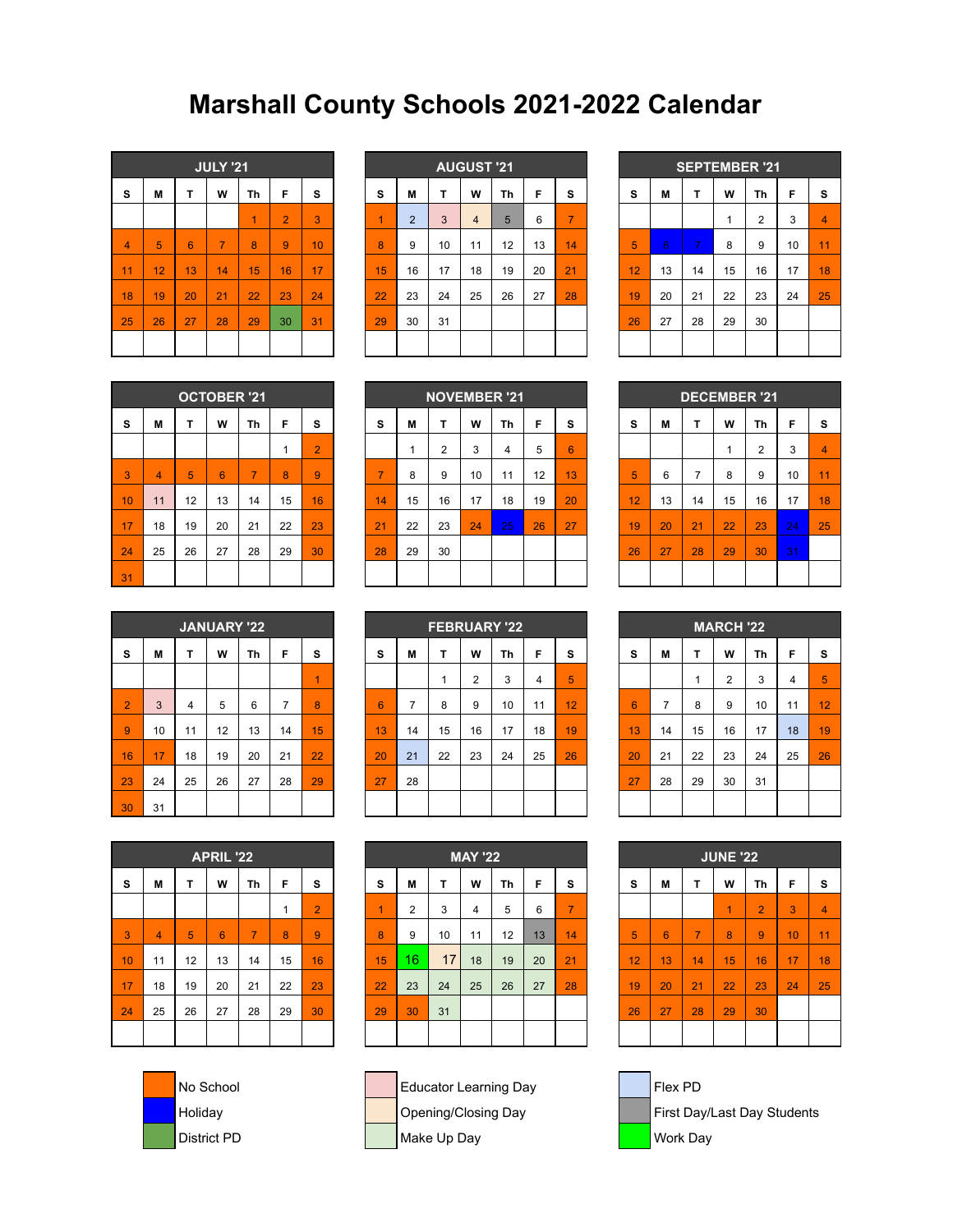## **Calendar Explanation**

| July 30          | <b>District PD</b>                |
|------------------|-----------------------------------|
| August 2         | Flexible PD                       |
| August 3         | <b>Educator Learning Day</b>      |
| August 4         | <b>Opening Day</b>                |
| August 5         | Fist Day for Students Grades 1-12 |
| August 6         | First Day for Kindergarten        |
| September 6      | Labor Day (Holiday)               |
| October 4 - 8    | <b>Fall Break</b>                 |
| October 11       | <b>Educator Learning Day</b>      |
| November 24      | No School                         |
| November 25      | Thanksgiving (Holiday)            |
| November 26      | No School                         |
| December 20 - 23 | No School                         |
| December 24      | Christmas (Holiday)               |
| December 27 - 30 | No School                         |
| December 31      | New Year's (Holiday)              |
| January 3        | <b>Educator Learning Day</b>      |
| January 17       | No School                         |
| February 21      | <b>Flexible PD</b>                |
| March 18         | <b>Flexible PD</b>                |
| April 4 - 8      | <b>Spring Break</b>               |
| <b>May 13</b>    | Last Day for Students             |
| May 16           | Work Day                          |
| May 17           | <b>Closing Day</b>                |
| May 17 - 27      | Make Up Day                       |
| May 30           | No School                         |
| May 31           | Make Up Day                       |